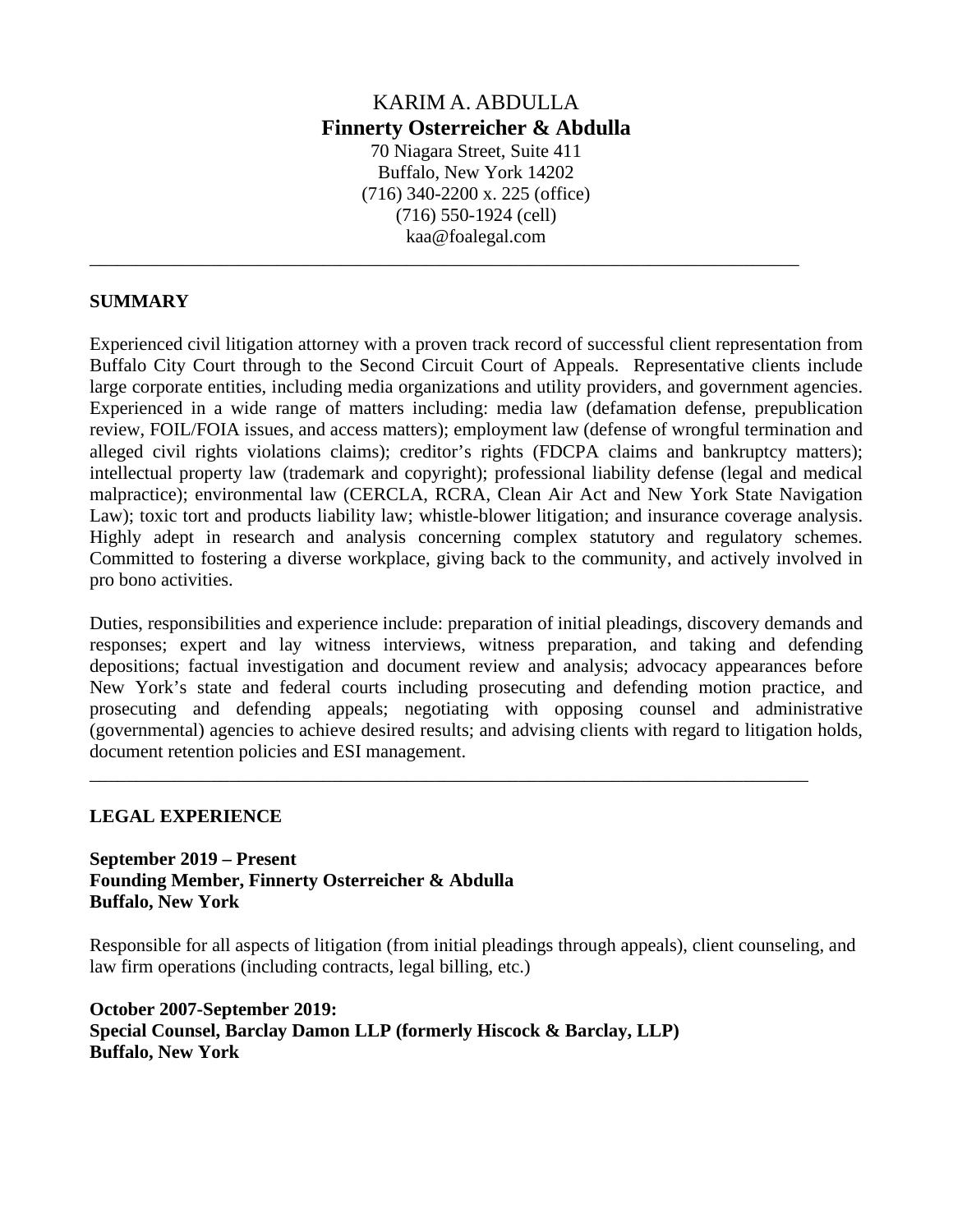Member of firm's Diversity and Inclusion Team and co-author of firm's Diversity and Inclusion Policy Statement, 2011 Recipient of Hiscock & Barclay's *Pro Bono Attorney of the Year* Award, and 2014, 2015 and 2016 Empire State Counsel® designee.

### **July 2000-October 2007: Associate Attorney, Stenger & Finnerty Buffalo, New York**

- Preparation of initial pleadings, discovery demands and responses; document review; FOIL demands; factual investigations; and prosecuting and defending motion practice.
- Extensive research (including LEXIS and Westlaw), analysis and writing skills.
- Primary author of numerous legal briefs and memoranda both in support of successful dispositive motions as well as in defense and prosecution of appeals.
- Assisted and advised firm concerning technology integration and rollout.

### **United States District Court, Western District of New York (1999) Volunteer Law Clerk**

- Volunteer Law Clerk for Hon. John T. Elfvin.
- Review outstanding habeas corpus writs and pending motions, extensively research issues and prepare draft opinions for judicial review and approval.

# **ELFVIN & BESSER, Cleveland, Ohio (1997-1999)**

**Law Clerk**

- Law Clerk for boutique firm specializing in labor and employment law.
- Responsibilities included extensive legal research, drafting of briefs and legal memoranda on complex legal issues, preparation of discovery demands and responses, and trial preparation.
- Assisted and advised firm concerning technology upgrades and maintenance. \_\_\_\_\_\_\_\_\_\_\_\_\_\_\_\_\_\_\_\_\_\_\_\_\_\_\_\_\_\_\_\_\_\_\_\_\_\_\_\_\_\_\_\_\_\_\_\_\_\_\_\_\_\_\_\_\_\_\_\_\_\_\_\_\_\_\_\_\_\_\_

# **EDUCATION**

## **Case Western Reserve University Franklin Thomas Backus School of Law, Cleveland Ohio Juris Doctor, May 1999**

- Graduated in top third of class, overall GPA of 3.33.
- Dean's Honor List 06/28/1998 and 02/15/1999.
- Recipient of CALI Excellence for the Future Award for Outstanding Pretrial Practice Skills.
- Gained practical experience through participation in Criminal Defense Clinic.
- Assisted with organization of class activities.

## **University of South Florida, New College (Sarasota) Campus Post Graduate Studies, 1995-1996**

- Successfully completed, while employed full-time, several investigatory and substantive law classes in anticipation of attending law school.
- $\bullet$  4.0 GPA.

# **McMaster University, Hamilton, Ontario, Canada Bachelor of Arts, June 1994**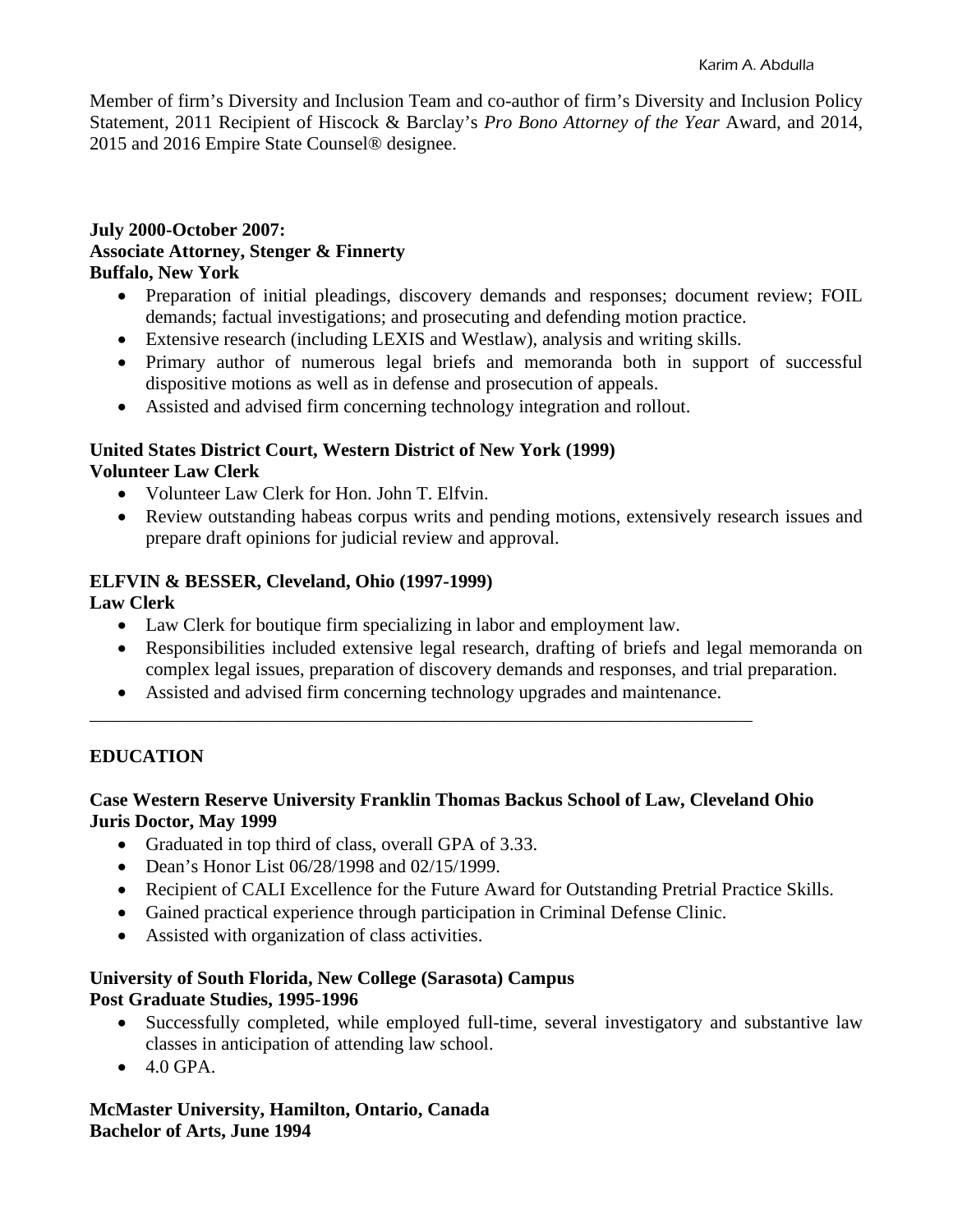• Political Science major with minor in Economics, senior year GPA of 3.5.

\_\_\_\_\_\_\_\_\_\_\_\_\_\_\_\_\_\_\_\_\_\_\_\_\_\_\_\_\_\_\_\_\_\_\_\_\_\_\_\_\_\_\_\_\_\_\_\_\_\_\_\_\_\_\_\_\_\_\_\_\_\_\_\_\_\_\_\_\_\_\_

\_\_\_\_\_\_\_\_\_\_\_\_\_\_\_\_\_\_\_\_\_\_\_\_\_\_\_\_\_\_\_\_\_\_\_\_\_\_\_\_\_\_\_\_\_\_\_\_\_\_\_\_\_\_\_\_\_\_\_\_\_\_\_\_\_\_\_\_\_\_\_

• Lead oarsman for Varsity Rowing Crew.

#### **Admitted to Practice**

- New York State
- US District Court for the Western District of New York

#### **Bar Associations**

- Bar Association of Erie County
- New York State Bar Association

### **Representative Experience**

- Represented a television station and its reporter against defamation claims. The Onondaga County Supreme Court held that the plaintiff was a limited-purpose public figure who failed to establish either "actual malice" or gross irresponsibility in publishing the reports. Summary judgment was granted to the media defendants, and the plaintiff's claims were dismissed in their entirety. The Fourth Department upheld the dismissal in its entirety.
- Represented a major utility against claims seeking to impose liability for a fire originating in the building's service entrance. The Erie County Supreme Court awarded summary judgment, and the matter was not appealed.
- Represented a major media client against defamation claims brought against a television station and its reporter. The Erie County Supreme Court granted summary judgment, and the decision was affirmed by the Appellate Division, Fourth Department.
- Represented a major utility in an environmental remediation (PCB clean-up) matter. Obtained summary judgment on the ground that the plaintiff had not proven a sufficient nexus between the client and the site contamination. The decision was affirmed by the US Court of Appeals for the Second Circuit.
- Represented a major newspaper and its reporter against defamation claims. Obtained summary judgment on the basis of a lack of actionable fault by the defendants. The decision was affirmed by a majority of the Appellate Division, Fourth Department and upheld by the Court of Appeals.
- Represented a major newspaper and its reporter against defamation claims. The Erie County Supreme Court held that the plaintiff was a limited-purpose public figure who was required to show "actual malice" in the publication and had failed to do so. Summary judgment was granted to the media defendants, and the plaintiff's claims were dismissed in their entirety.
- Represented a major newspaper against claims of defamation arising out of a series of articles covering judicial and official proceedings. The Erie County Supreme Court granted summary judgment to the media defendant on the ground that the reports were privileged pursuant to Section 74 of New York's Civil Rights Law.
- Represented and defended a major utility against claims brought in Supreme Court under CERCLA and RCRA, as well as various state-law claims. The federal claims were dismissed as being improperly brought in the wrong forum, and the state-law claims were dismissed as untimely. The decision was upheld by the Appellate Division, Second Department.
- Represented a major newspaper against defamation claims. The Erie County Supreme Court granted summary judgment to the defendants on the ground that the media defendants did not